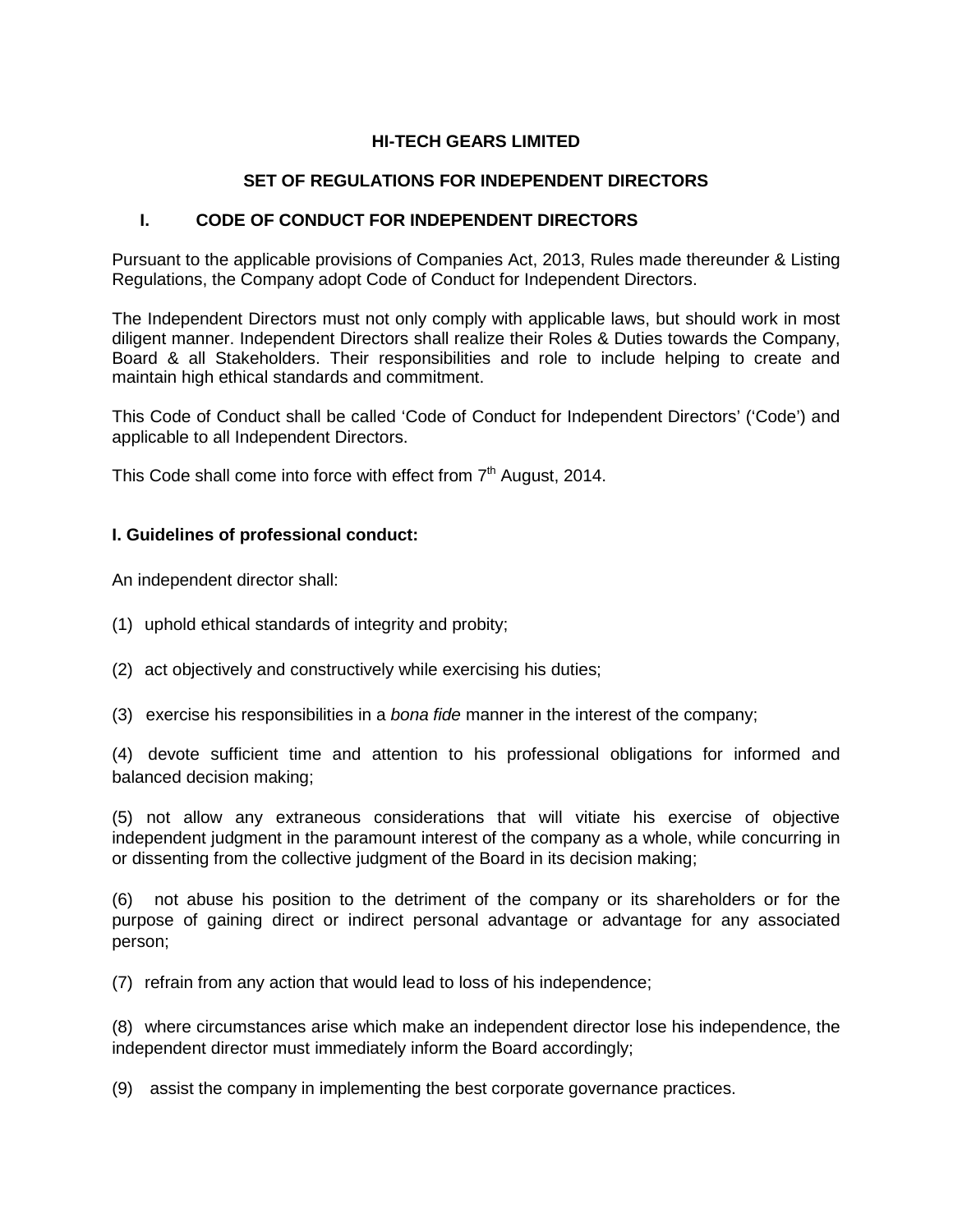## **II. Role and functions:**

The independent directors shall:

(1) help in bringing an independent judgment to bear on the Board's deliberations especially on issues of strategy, performance, risk management, resources, key appointments and standards of conduct;

(2) bring an objective view in the evaluation of the performance of board and management;

(3) scrutinise the performance of management in meeting agreed goals and objectives and monitor the reporting of performance;

(4) satisfy themselves on the integrity of financial information and that financial controls and the systems of risk management are robust and defensible;

(5) safeguard the interests of all stakeholders, particularly the minority shareholders;

(6) balance the conflicting interest of the stakeholders;

(7) determine appropriate levels of remuneration of executive directors, key managerial personnel and senior management and have a prime role in appointing and where necessary recommend removal of executive directors, key managerial personnel and senior management;

(8) moderate and arbitrate in the interest of the company as a whole, in situations of conflict between management and shareholder's interest.

#### **III. Duties :**

The independent directors shall—

(1) undertake appropriate induction and regularly update and refresh their skills, knowledge and familiarity with the company;

(2) seek appropriate clarification or amplification of information and, where necessary, take and follow appropriate professional advice and opinion of outside experts at the expense of the company;

(3) strive to attend all meetings of the Board of Directors and of the Board committees of which he is a member;

(4) participate constructively and actively in the committees of the Board in which they are chairpersons or members;

(5) strive to attend the general meetings of the company;

(6) where they have concerns about the running of the company or a proposed action, ensure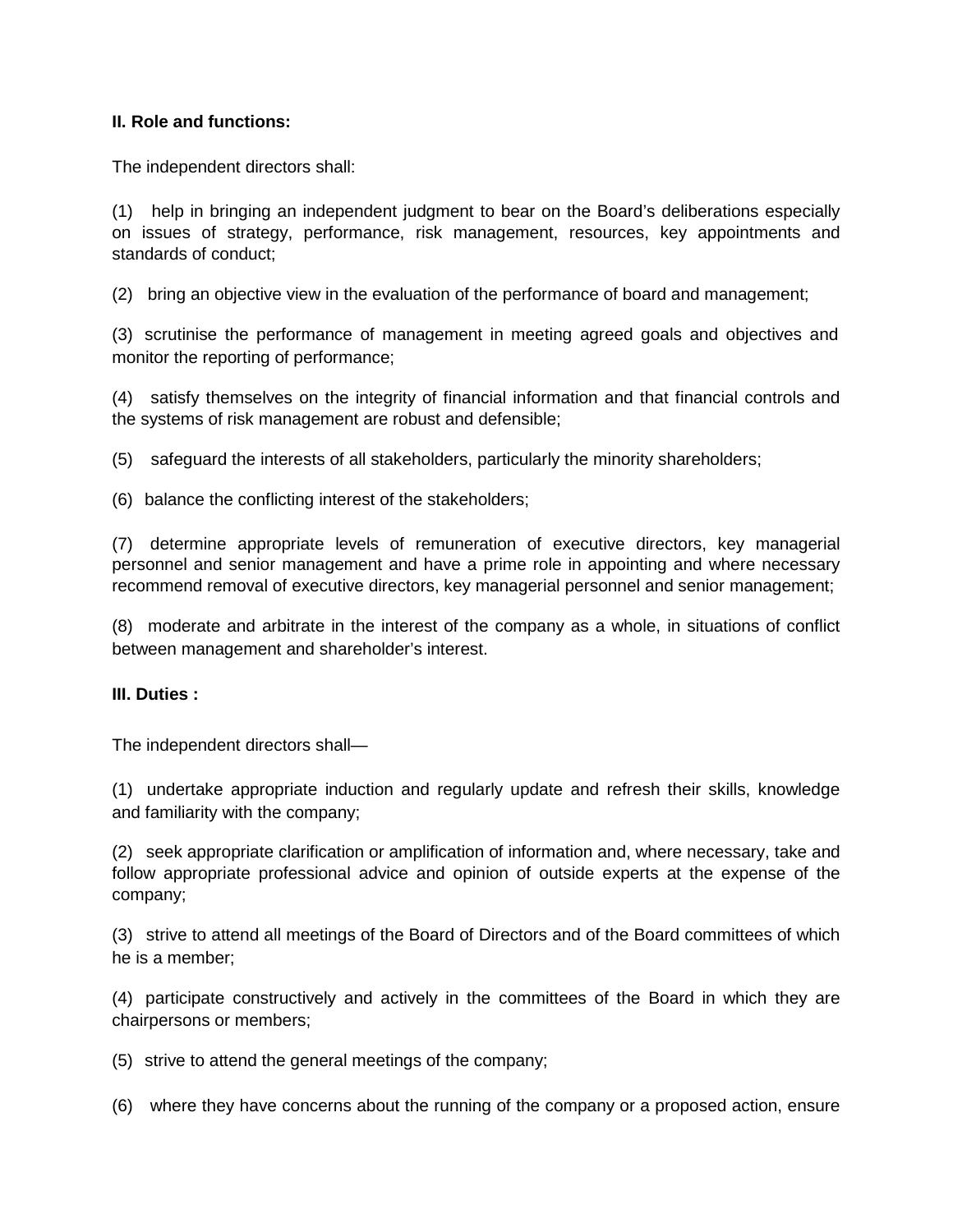that these are addressed by the Board and, to the extent that they are not resolved, insist that their concerns are recorded in the minutes of the Board meeting;

(7) keep themselves well informed about the company and the external environment in which it operates;

(8) not to unfairly obstruct the functioning of an otherwise proper Board or committee of the Board;

(9) pay sufficient attention and ensure that adequate deliberations are held before approving related party transactions and assure themselves that the same are in the interest of the company;

(10) ascertain and ensure that the company has an adequate and functional vigil mechanism and to ensure that the interests of a person who uses such mechanism are not prejudicially affected on account of such use;

(11) report concerns about unethical behaviour, actual or suspected fraud or violation of the company's code of conduct or ethics policy;

(12) acting within his authority, assist in protecting the legitimate interests of the company, shareholders and its employees;

(13) not disclose confidential information, including commercial secrets, technologies, advertising and sales promotion plans, unpublished price sensitive information, unless such<br>disclosure is expressly approved by the Board or required by law. is expressly approved by the Board or required by law.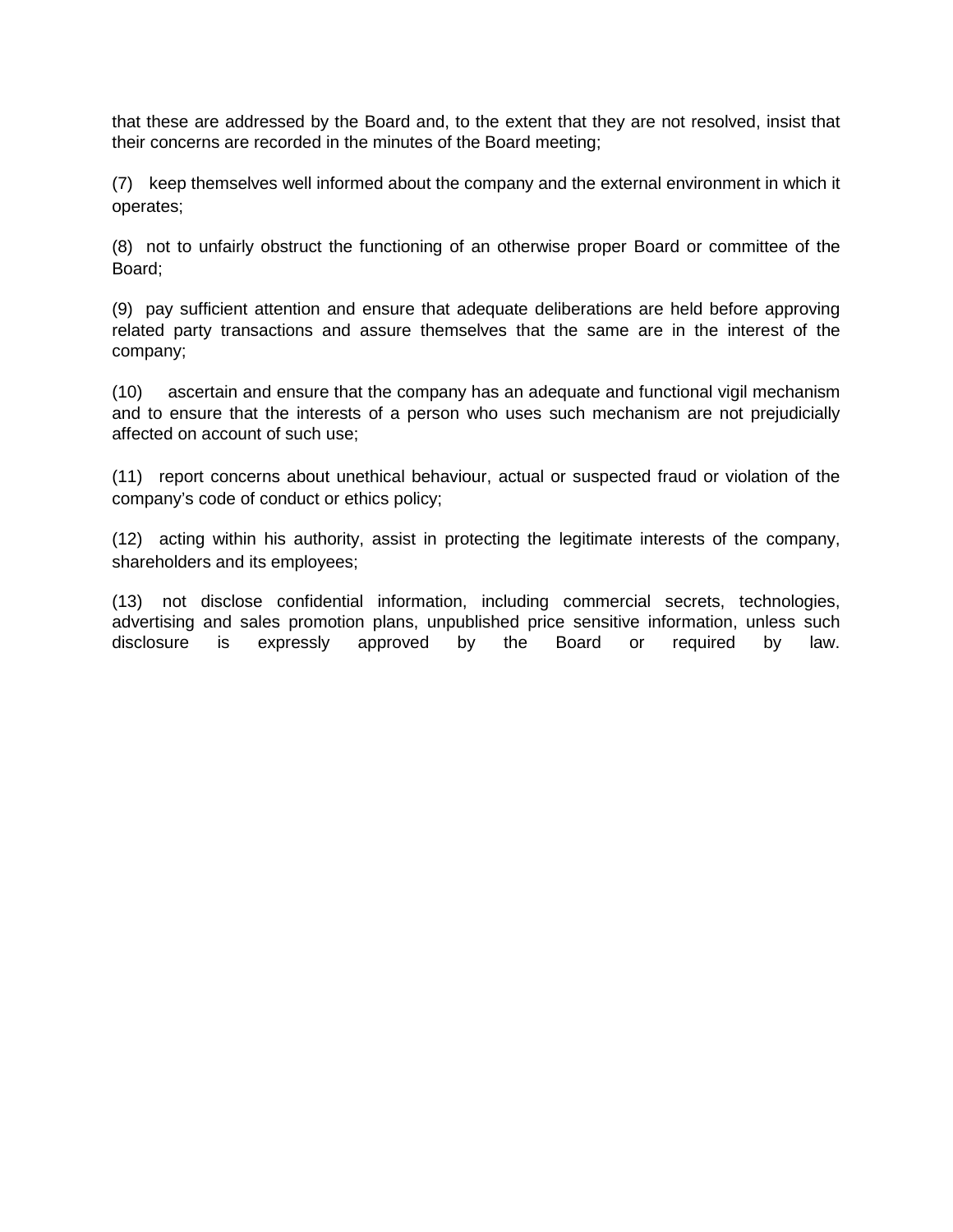# **II. FAMILIARISATION PROGRAMME FOR INDEPENDENT DIRECTORS**

### **1. Preamble:**

Pursuant to the applicable provisions of the Listing Regulations and Companies Act, 2013 with regard to Independent Directors, the Company provides the familiarisation programme for Independent Directors.

Accordingly, the Company shall familiarise the Independent Directors with the Company, their roles, rights, responsibilities in the Company, nature of the industry in which the Company operates, business model of the Company, etc., through various programmes.

## **2. Administration:**

The Familiarisation programme for Independent Directors will be administered and monitored by Nomination and Remuneration Committee.

### **3. Familiarisation module for Independent Directors:**

The module will be on the following lines and will be restructured as and when necessary.

| Objective                                                     | The Company will follow a structured orientation programme<br>for the<br>Independent Directors to understand and get updated on the<br>business and operations of the Company on a continuous basis. |                                                |
|---------------------------------------------------------------|------------------------------------------------------------------------------------------------------------------------------------------------------------------------------------------------------|------------------------------------------------|
| Orientation<br>module for<br>new<br>and existing<br>directors | Overview of business, operations and business<br>model of the Company                                                                                                                                | CEO to<br>organize                             |
|                                                               | Financial Performance, Budgeting and Planning.                                                                                                                                                       | Functional<br>Head to<br>Organize              |
|                                                               | Overview of business of Subsidiaries.                                                                                                                                                                |                                                |
|                                                               | Familiarisation on Statutory compliances including<br>their roles, rights and responsibilities in the<br>Company as a Board Member.                                                                  |                                                |
|                                                               | Other Activities, as may be required to update<br>Independent Directors.                                                                                                                             | As may be<br>announced<br>from time to<br>time |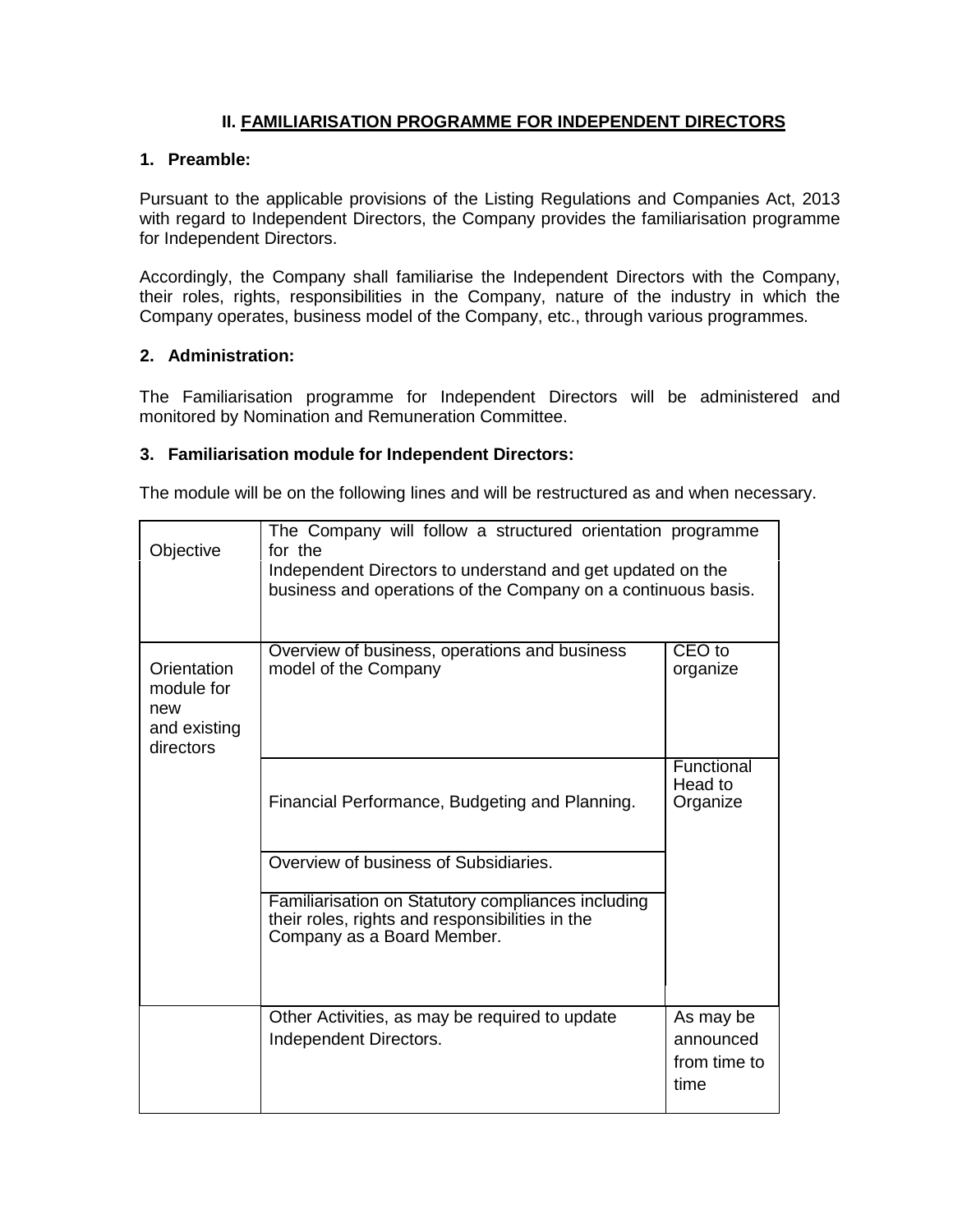### **4. Programme and disclosure:**

- a) Familiarisation programme will be conducted "as needed" basis during the year.
- b) As and when familiarisation programme is conducted, the same to be disclosed on the website of the Company, if needed.

### **5. Review of the Programme:**

- a) Independent Directors to devote sufficient time and attention to the training programme for his informed and balance decision-making.
- b) Experts and consultants, will be called to assist in formal familarisation programme, if required.
- c) The Board will review this programme and make revisions as may be required in consultation with Nomination and Remuneration Committee.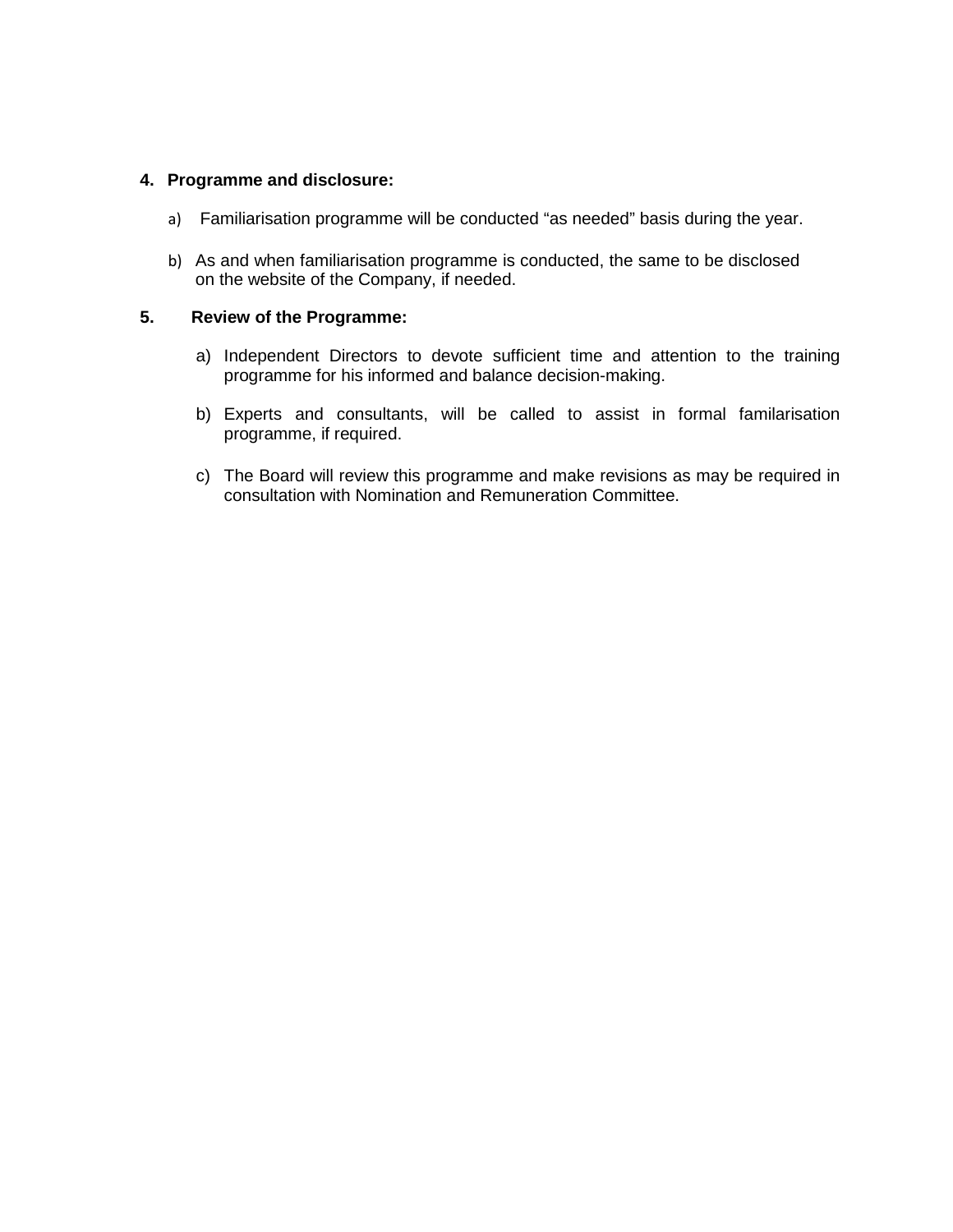# **III. Terms and Conditions of Appointment of Independent Directors**

Pursuant to the applicable provisions of the Listing Regulations and Companies Act, 2013 with regard to Independent Directors, the Company hereby makes the Terms & Conditions ('T&C') of the appointment of Independent Directors.

For easy understanding the same are incorporated in the following sample appointment letter:

To, (Name of Director) (Insert Address)

Date:

### **Sub: Appointment as an Independent Director of Hi-Tech Gears Limited (the "Company")**

Dear [Name of ID],

I am pleased to inform you that the Board of Directors ('the Board') of the Company has approved your appointment as an Independent Director of the Company. The same has been ratified/ to be ratified by the shareholders in their subsequent General Meeting.

This letter sets out the terms & conditions of your appointment / re-appointment as required under the Companies Act, 2013 & Rules made thereof.

#### **1. Appointment**

In accordance with the provisions of the Companies Act, 2013, rules made thereunder, listing regulations and other applicable laws, you will serve as an Independent Director of the Board to hold office for 5 consecutive years. Further, this tenure is subject to your meeting the criteria for being an Independent Director and not being disqualified to be a Director under the applicable regulations & also subject to the maximum permissible Directorships that one can hold as per the provisions of the Companies Act, 2013 and the listing regulations.

You will be eligible for re-appointment for another term as per the applicable regulations, subject to your fulfilling the criteria for being an Independent Director and not being disqualified to be a Director. Further, the re-appointment shall be on the basis of report of your performance evaluation by the Board of Directors. The re-appointment would require Special resolution of shareholders and any other necessary approvals. Further, the Company is at liberty to disengage Independent Director earlier subject to compliance of relevant provisions of Companies Act, 2013.

## **2. Appointment in Board Committees**

During the tenure as Independent Director you may be requested to serve on one or more Committees of the Board. Your appointment on such Committee(s) will be subject to the applicable regulations.

#### **3. Fees/ Remuneration**

You will be entitled to sitting fee for attending the meetings of the Board or Committee thereof.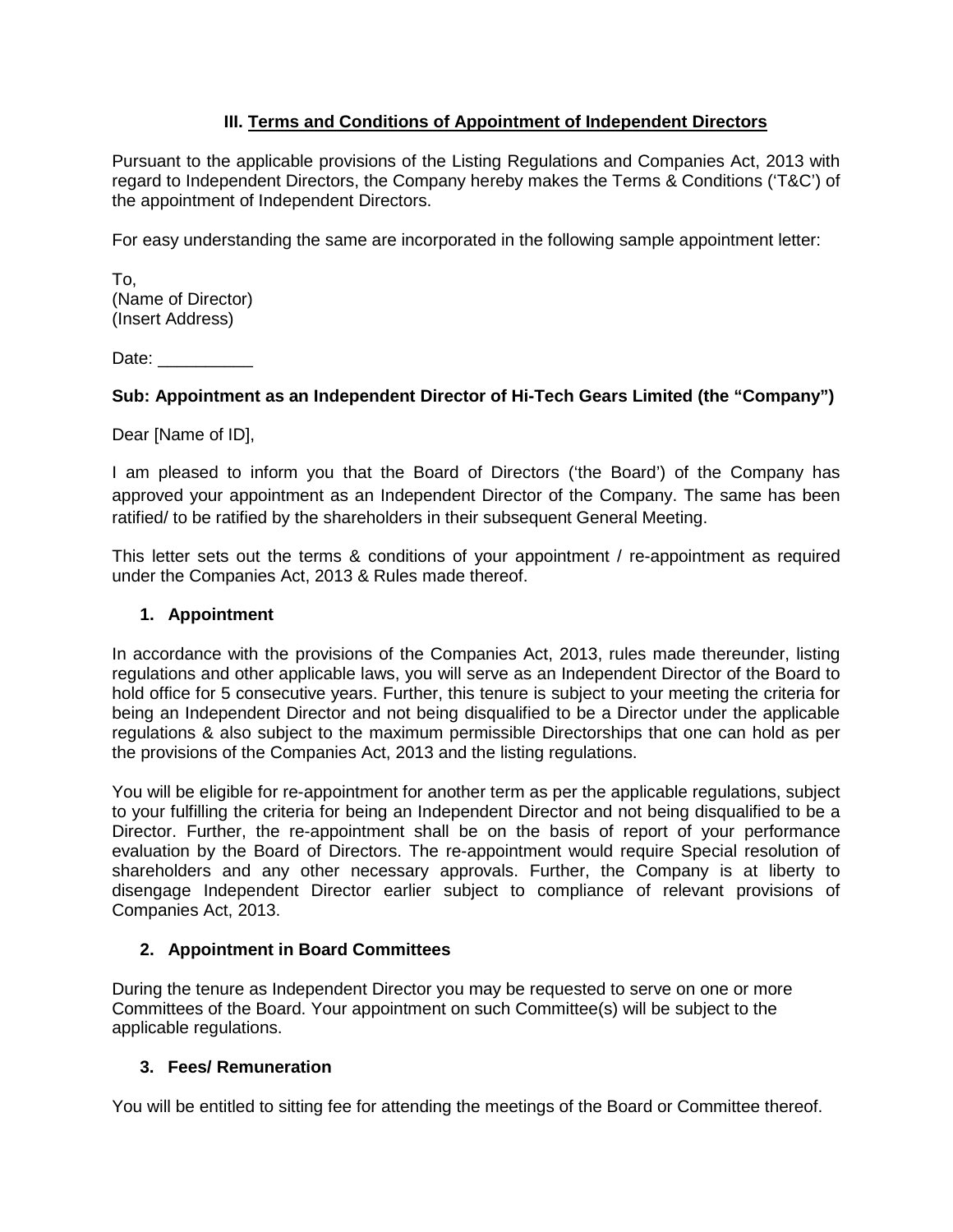You will also be entitled to the reimbursement of expenses incurred by you for attending the Board Meeting. The expenses reimbursed shall be on the basis of actual expenses incurred, if any. Commission may be paid subject to the provisions of Companies Act & rules made thereunder, as approved by the Nomination & Remuneration Committee, Board of Directors and Shareholders.

Apart from receiving director's remuneration (i.e. sitting fee, commission and reimbursement of expenses, etc.), you shall not have any pecuniary relationships or transactions with the Company, its holding, subsidiaries or associate companies or their promoters or directors or the senior management of the Company during your tenure of appointment.

The remuneration, as stated above shall be subject to TDS, as per applicable rates.

### **4. Confidentiality**

The Director must apply the highest standards of confidentiality and not disclose to any person or company (whether during the course of the Appointment or at any time after its termination) any confidential information concerning the Company and any Group Companies with which the Director comes into contact by virtue of his/her position as an Independent Director of the Company.

The attention is drawn to the requirements under the applicable laws as to the disclosure of price-sensitive information. Consequently he/she should avoid making any statements that might risk a breach of these requirements without prior clearance from the other Members of the Board of Directors of the Company. On termination of Appointment the Director will deliver to the Company all books, document, papers and other property of or relating to the business of the Company which are in his/her possession, custody or power by virtue of his/ her position as an Independent Director of the Company.

# **5. Role, Duties, Liablities & Responsiblities**

Your role and duties will be those normally required of an Independent Director under the Companies Act, 2013 and the Listing Regulations. There are certain additional duties prescribed for all Directors, both Executive and Non-Executive, which are fiduciary in nature.

The duties and liabilities that came with your appointment would be as per the applicable laws, Company policies and the Articles of Association of the Company. The laws that currently govern the duties and liabilities of an Independent Director are the Companies Act, 2013 (including Rules thereunder) and the Listing Regulations, some of which are specifically outlined below. You will follow the 'Code of Conduct for Independent Directors' as per Schedule IV of the Companies Act, 2013, & 'Code of Ethics and Business Conduct' as formulated by Hi-Tech Gears Limited. You are required to make disclosure of your interest as per the requirements of Section 184 of the Companies Act. 2013.

As an Independent Director, you shall have the same general legal responsibilities to the Company as that of any other director. You are expected to provide your expertise in the functioning of the Board and the Committees of the Board you may be nominated. The Board, as a whole, is collectively responsible for ensuring the success of the Company by directing and supervising the Company's affairs.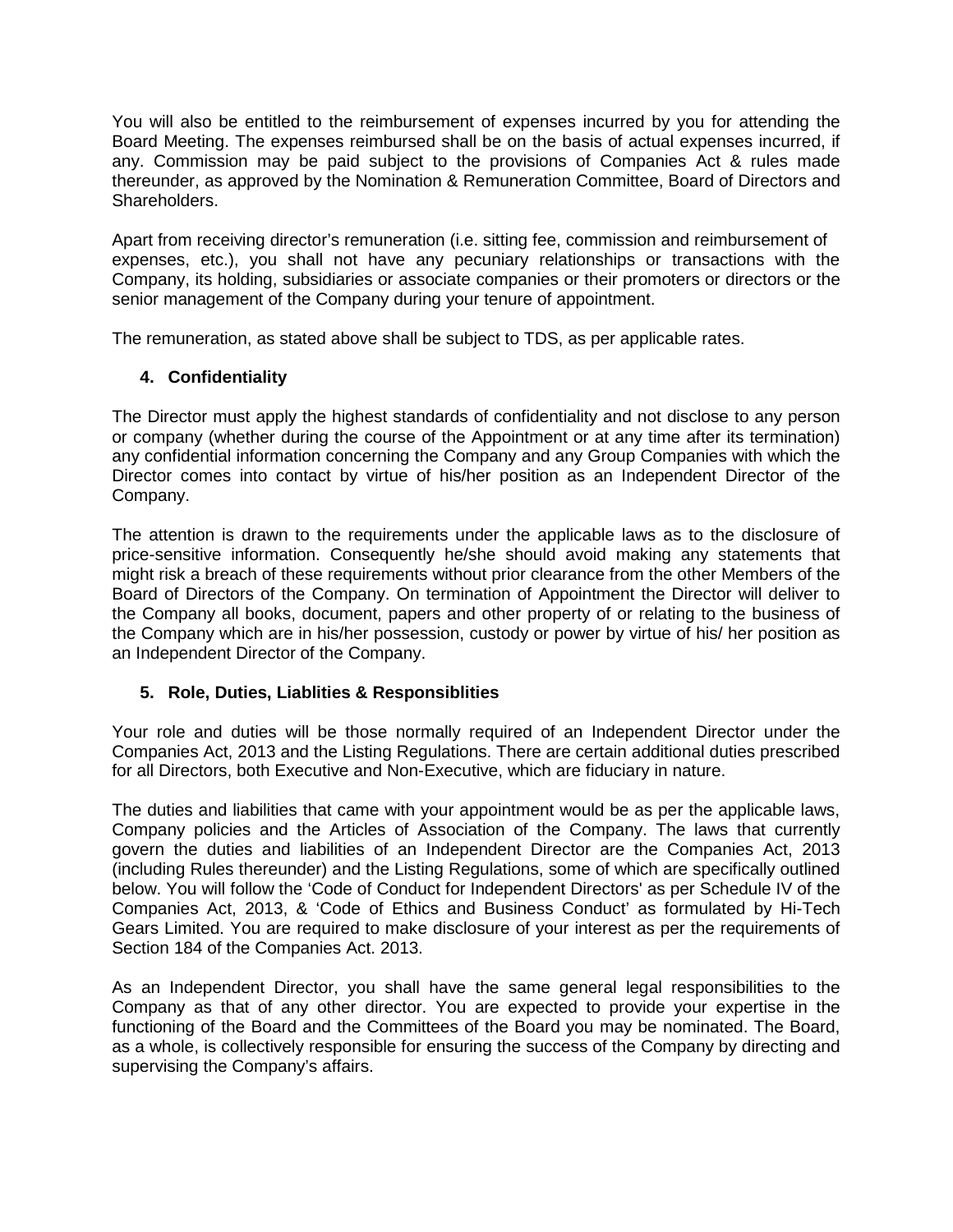# **6. Familarization Programme**

The Company will conduct suitable Familarization Programme from time to time for Independent Directors to familiarize them with the Company, their role, rights, responsibilities in the Company, nature of industry in which the Company operates, business model of the Company etc.

Your participation in such Programmes are required and appreciated.

# **7. Memberships of other Boards**

An Independent Director can hold such number of other directorship or committee membership as are permitted under the Companies Act and the Listing Regulations.

# **8. Performance Evaluation**

Performance evaluation of Independent Director shall be done by the entire Board of Directors, excluding the director being evaluated and on the basis of the report of performance evaluation, it shall be determined whether to extend or continue the term of appointment of the Independent Director.

# **9. Prohibition on Insider Trading**

Directors are prohibited from dealing in the Company's shares during the period when the trading window is closed. Further, directors, being designated officers of the Company for the purpose of insider trading guidelines, are to pre-clear all trades (buy/sell/gift) from the Chairman & Managing Director of the Company and the Compliance Officer. You are required to comply with the applicable insider trading laws and regulations and the code of conduct, as adopted by the Company.

## **10. Time Commitment**

Considering the nature of the role of an Independent Director, it is difficult for a company to lay down specific parameters on time commitment but the Company anticipates a commitment of sufficient time and attention as necessary in order to perform the duties of an Independent Director. This includes attendance at regular and emergency Board meetings, Committee Meetings, separate meeting of Independent Directors of the Company and any Annual/Extraordinary General Meeting. In addition, appropriate preparation time is required to be devoted ahead of each meeting.

## **11. Provisions for Directors and Officers (D and O) Insurance, if any:**

You will also, if required covered under the Directors and Officers Liability Insurance Policy obtained/ to be obtained by the Company from time to time.

## **12. Inspection**

This letter shall be open for inspection at the Registered Office of the Company by any member during normal business hours. Further, the terms and conditions of this appointment shall also be posted on the Company's website. If applicable, a copy of this letter shall also be forwarded to the Stock Exchanges, if required and mandated.